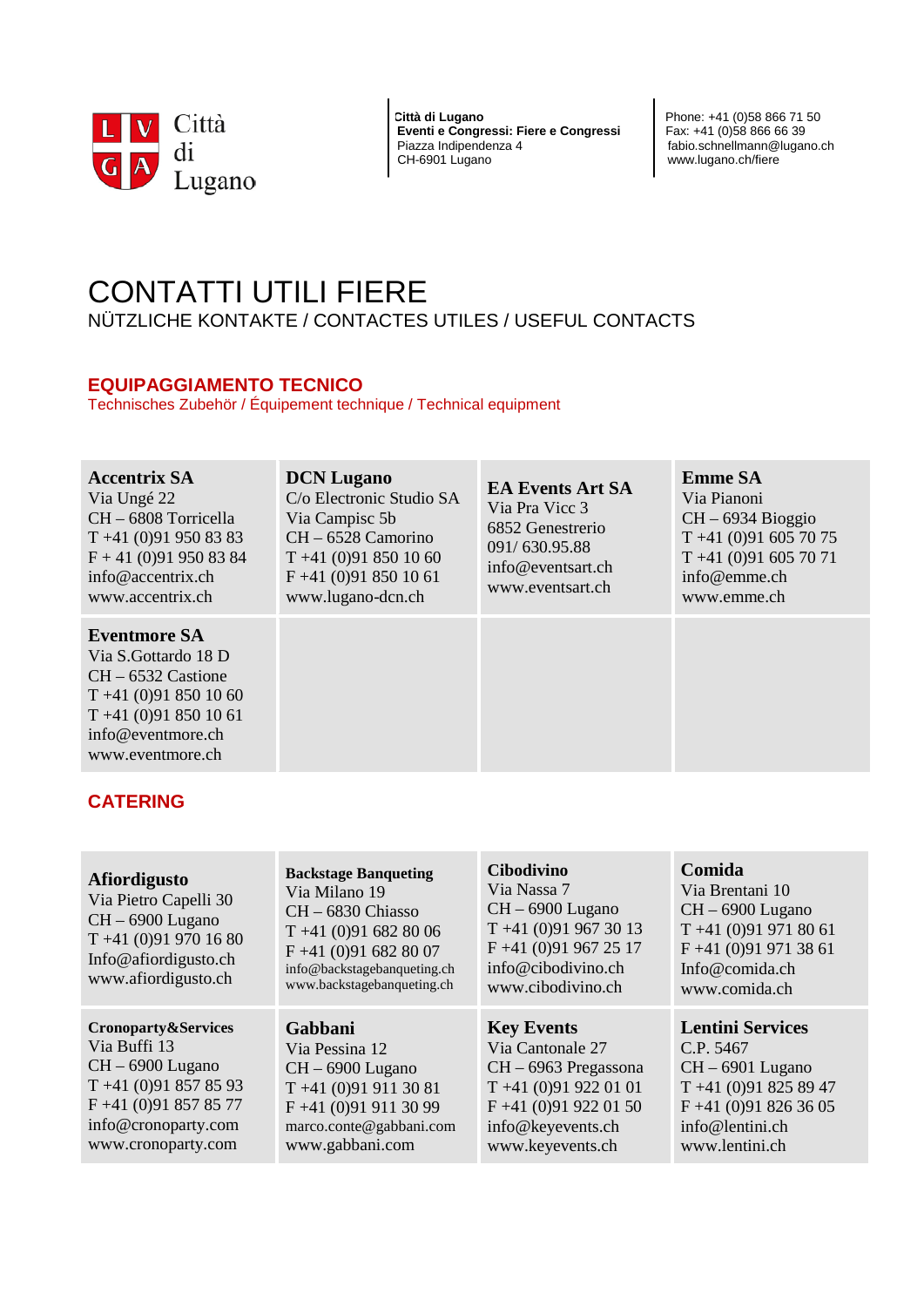| <b>Migros Party Service</b><br>Ufficio ristorazione<br>$CH - 6592 S$ . Antonino<br>$T + 41(0)918508207$<br>$F +41$ (0)91 850 82 89<br>party-service@migrosticino.ch<br>www.migrosticino.ch | <b>SV Svizzera</b><br>Via Cantonale 18<br>$CH - 6928$ Manno<br>$T + 41(0)918018137$<br>$F +41(0)916045683$<br>Michele.paciello@sv-<br>group.ch<br>www.sv-group.ch | <b>Lugano Party</b><br>Via Peri 17<br>6900 Lugano<br>T 091 971 56 33 | <b>Metamorphosis</b><br>Riva Paradiso 2 Lugano<br>Paradiso<br>$T + 41(0)919946868$<br>$T + 41(0)788191671$<br>p.ghezzi@metaworld.ch<br>www.metaworld.ch |
|--------------------------------------------------------------------------------------------------------------------------------------------------------------------------------------------|-------------------------------------------------------------------------------------------------------------------------------------------------------------------|----------------------------------------------------------------------|---------------------------------------------------------------------------------------------------------------------------------------------------------|
| <b>1908 Servizio</b><br><b>Catering</b><br>Via Trevano 100<br>6900 Lugano<br>$T + 41(0)919350455$<br>catering@1908.ch<br>www.1908.ch                                                       |                                                                                                                                                                   |                                                                      |                                                                                                                                                         |

## **SERVIZIO HOSTESS E SICUREZZA**

Hostess- und Sicherheitsdienst / Service d'hôtesse et sécurité / Hostess and security service

**ISS Facility Services SA** Via Cantonale 18 Casella postale CH - 6928 Manno T +41 (0)58 787 89 66 Ivan.Binotto@iss.ch www.iss.ch

**Petra Peter's Events** Via Sasselli 18 CH – 6982 Agno T +41 (0)91 600 15 46 F +41 (0)91 600 15 47 hello@petrapeter.com www.petrapeter.com

**TB Service Private Security Services** Via Maggio 53 CH – 6900 Lugano T +41 (0)91 971 45 29 F +41 (0)91 971 45 89 info@tab-security.com **Securitas SA** Società Svizzera di Vigilanza Via Luigi Canonica 6 CH – 6900 Lugano  $T +41 (0)91 91 00$ www.securitas.ch

## **ARREDAMENTI E DECORAZIONI**

Einrichtung und Dekoration / Ameublement et décoration / Furnishing and decoration

**Eventopolis** Via Peri 17 CH – 6901 Lugano T +41 (0)91 971 46 57 F +41 (0)91 971 46 56 info@eventopolis.ch www.eventopolis.ch

**DAHRA** Via Peri 18 CH – 6900 Lugano T +41 (0)91 922 23 20

F +41 (0)91 922 02 87 dahra@bluewin.ch www.dahra.ch

**Key Events** Via Cantonale 27 CH – 6963 Pregassona T +41 (0)91 922 01 01 T +41 (0)91 922 01 50 info@keyevents.ch www.keyevents.ch

## **ALLESTIMENTO STAND PER ESPOSIZIONI**

Standbau und Einrichtungen / Construction de stand pour expositions / Stand set-up for exhibitions

**Accentrix SA** Via Ungé 22 CH – 6808 Torricella T +41 (0)91 950 83 83 F +41 (0)91 950 83 84 info@accentrix.ch www.accentrix.ch

**Allestimenti Fieristici** Via Purasca 28 CH – 6988 Ponte Tresa T +41 (0)91 611 80 70 F +41 (0)91 611 80 79 www.allestimentifieristici.ch info@allestimentifieristici.ch

**EA Events Art SA** Via Pra Vicc 3 6852 Genestrerio 091/ 630.95.88 [info@eventsart.ch](mailto:info@eventsart.ch) [www.eventsart.ch](http://www.eventsart.ch/)

**Eventmore SA** Via S.Gottardo 18 D CH – 6532 Castione T +41 (0)91 850 10 60 T +41 (0)91 850 10 61 info@eventmore.ch www.eventmore.ch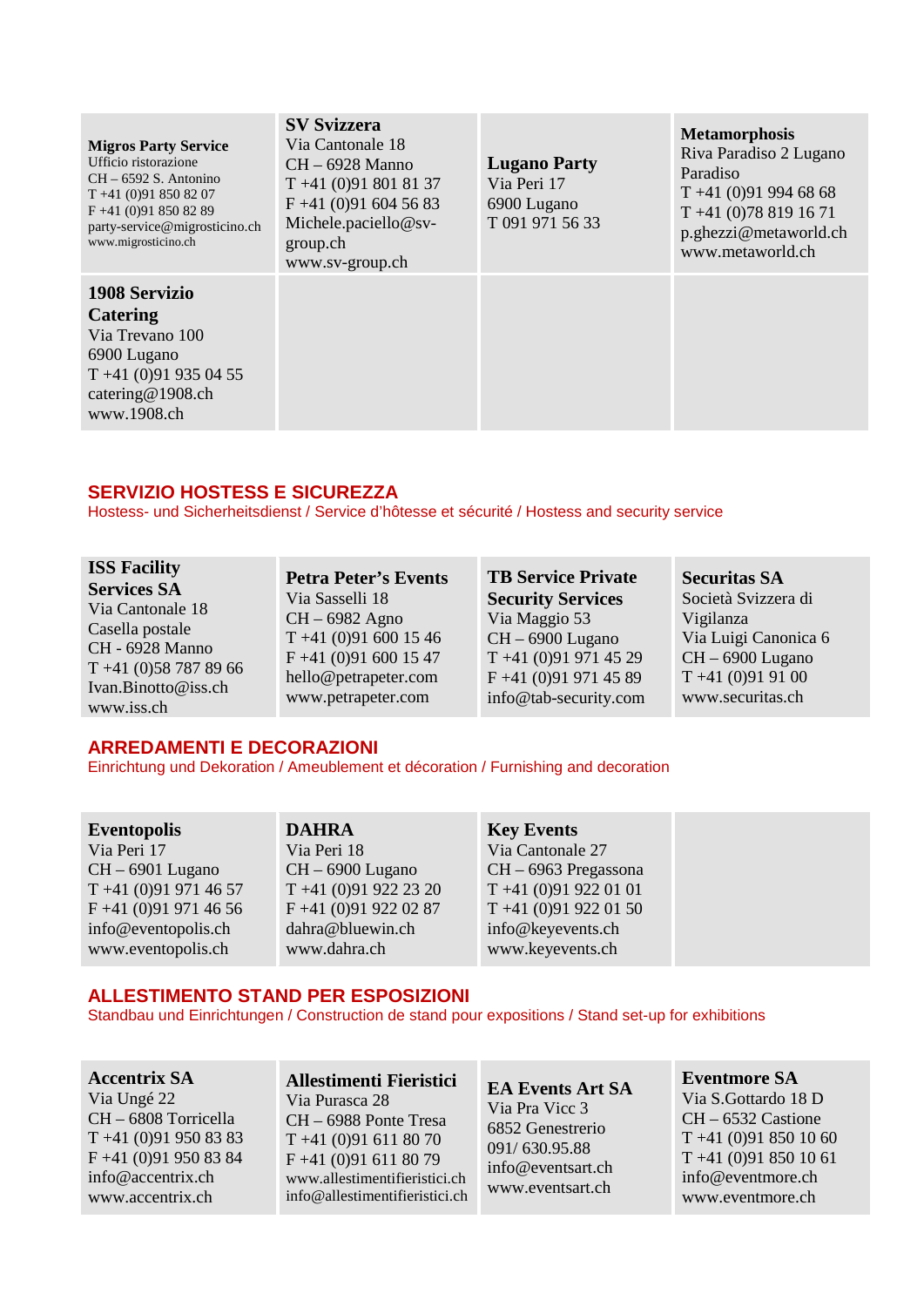#### **Kairos Allestimenti**

Via Ligornetto 19c CH – 6854 Stabio T +41 (0)91 647 09 89 T +41 (0)76 564 39 91 info@kairosgroup.ch

## **Visiva Group Sagl**

Via al Mulino 21 6814 Cadempino T. +41 (0)76 320 23 17 info@visivagroup.eu www.visivagroup.ch

## **PIANTE E FIORI**

Pflanzen und Blumen / Plantes et fleurs / Plants and flowers

## **Fiordafiore**

Via alla Roggia 14 CH – 6962 Viganello T +41 (0)91 971 85 44 **Stierlin** Via Piodella 18 CH – 6933 Muzzano T +41 (0)91 967 12 68 T +41 (0)91 966 24 17 info@albertostierlin.ch www.albertostierlin.ch

**Gaberell René** Via Cantonale 11 6814 Cadempino

#### **LA FIORERIA & CO." SAGL** VIA MAGGIO 33 - CH -6900 LUGANO TEL.0041 (0)91 9212131 FAX 0041 (0)91 9211970 [fioreria@bluewin.ch](mailto:fioreria@bluewin.ch)

#### **INSEGNE** Plakate / Affiches / Billboards

#### **Colorlito System**

Via Cantonale 27 CH – 6928 Manno T +41 (0)91 610 04 60 T +41 (0)91 610 04 69 info@scotchati.ch www.scotchati.ch

#### **Scotchati**

Via delle Scuole 26 CH – 6963 Pregassona T +41 (0)91 940 20 00 F +41 (0)91 940 20 00 info@scotchati.ch www.scotchati.ch

#### **Insegne SA** Via Cantonale 3 CH – 6814 Lamone T +41 (0)91 967 25 07 F +41 (0)91 966 24 13 info@colorstudio.ch www.colorstudio.ch

**Color-Studio**

**Studio B Image SA** Via Monte Brè 9 CH – 6900 Lugano T +41 (0)91 921 35 40 info@studio-b.ch www.studio-b.ch

#### **Publineon**

Strada Regina 120 CH – 6982 Agno T +41 (0)91 605 11 01 F +41 (0)91 605 65 60 info@publineon.com www.publineon.com

## **TEMAX Insegne**

Via Pambio 5 CH – 6900 Lugano – Paradiso T +41 (0)91 994 52 30 T +41 (0)91 993 15 50 temax@ticino.com

**Scarabeo** Via Tesserete 40 CH – 6952 Canobbio

T +41 (0)91 941 70 70 F +41 (0)91 941 70 71

## **IMPRESE DI TRASPORTO**

Plakate / Affiches / Billboards

#### **ARL – Autolinee Regionali Luganesi**

Via al Lido 2° CH – 6900 Viganello T +41 (0)91 973 31 31 F +41 (0)91 973 31 30 info@arlsa.ch www.arlsa.ch

## **Assolimousine**

CH – 6900 Lugano T +41 (0)91 970 15 15 F +41 (0)91 970 17 17 info@assolimousine.ch www.assolimousine.com

# **Auto Postale Svizzera**

**Regione Ticino** Via S. Balestra 4 CH – 6900 Lugano T +41 (0)900 311 311 (CHF 1.19/min) F +41 (0)58 667 44 66 ticino@autopostale.ch

#### **Shuttle Bus**

Via Sass Curona 1 CH – 6932 Breganzona T +41 (0)79 221 42 43 F +41 (0)91 967 60 30 info@shuttle-bus.com www.shuttle-bus.com